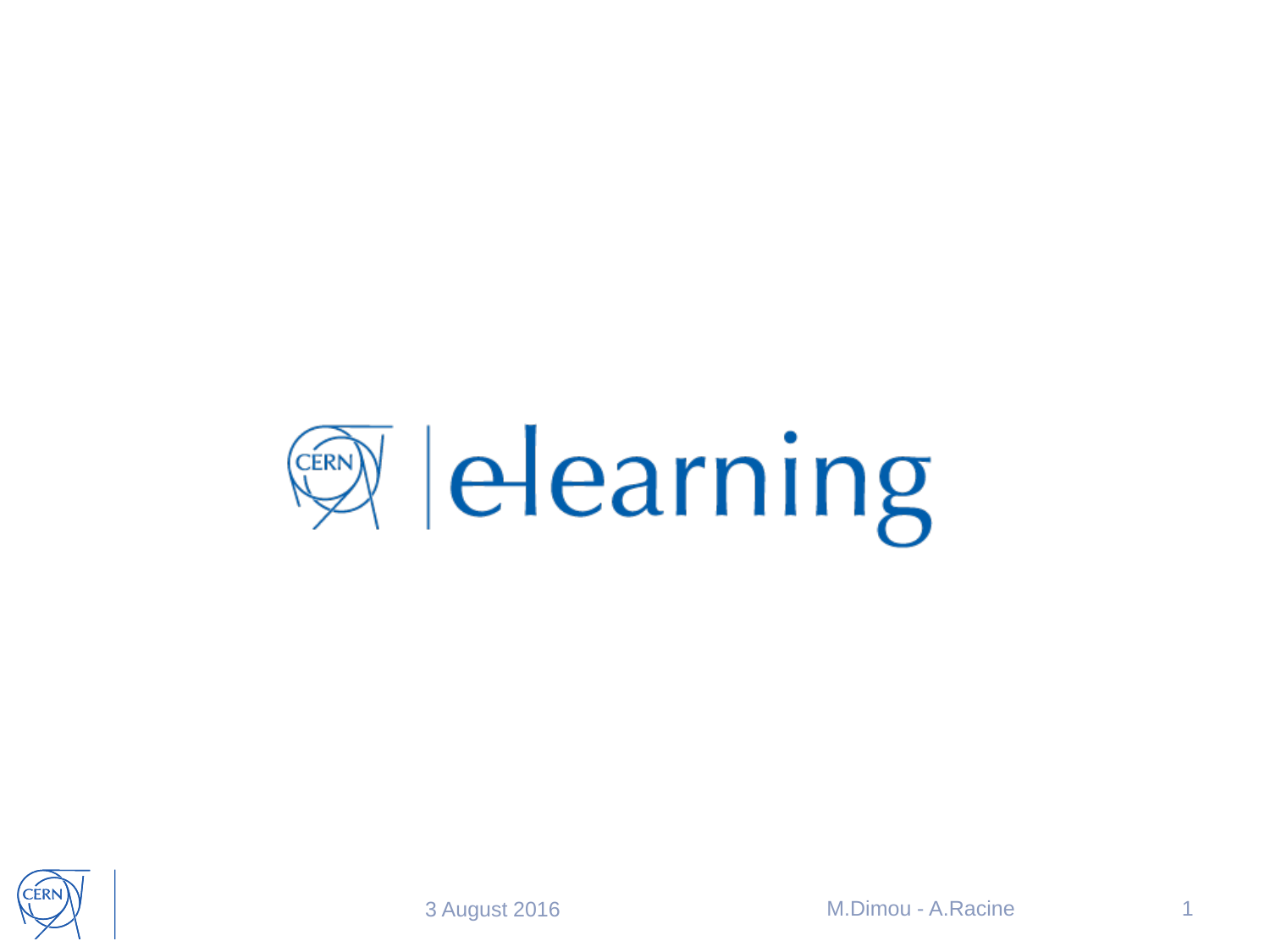#### Short online tutorials

Points for speakers' preparation

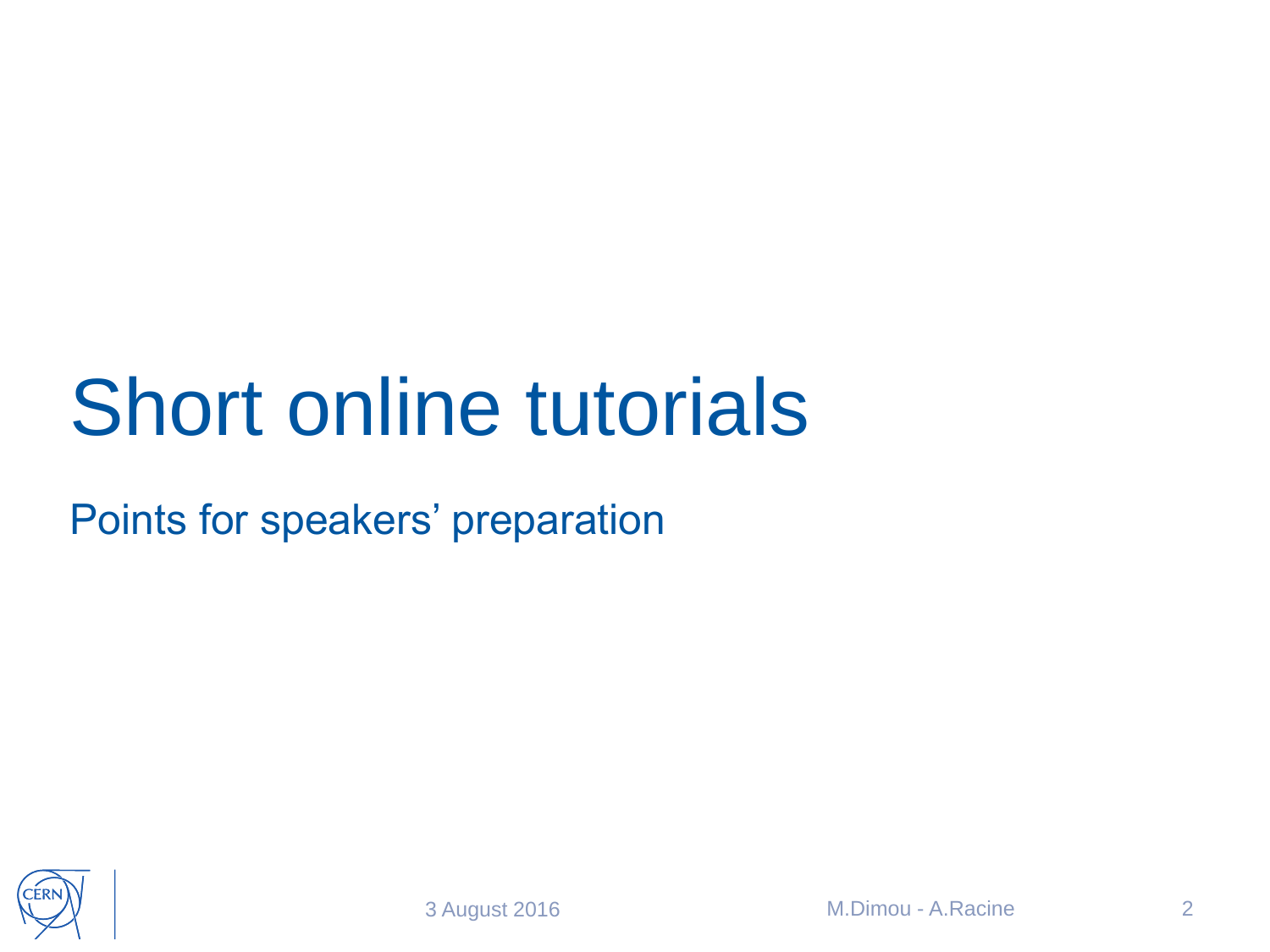# Before recording

- Write down every word you plan to say
- Give a structure to your text.
	- Tell them what you are going to tell them
	- Tell them
	- Tell them what you just told them.
- Say where you are as you go on.
- Remember to:
	- Introduce yourself
	- Clearly say: "This tutorial is about...", "I will show you"
	- … We have just seen "How to install..."
	- … we shall now go through "How to configure..."

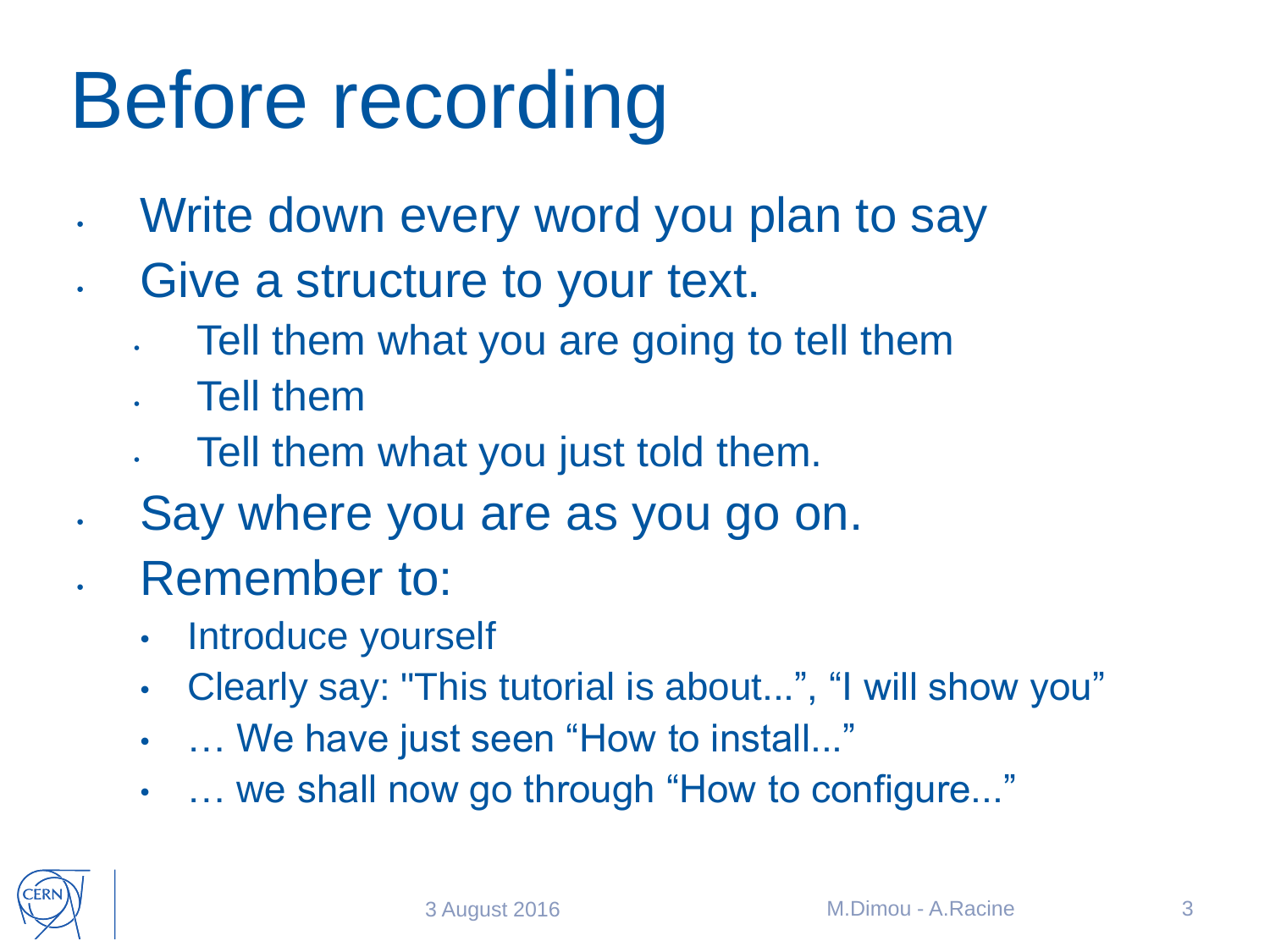### Still before recording

- Rehearse, rehearse, rehearse...
- Ask colleagues familiar with the domain to be your public and give you feedback
- Check what is already available on the web before you do your tutorial
- Make sure the web pages of the application you present are clear for new-comers

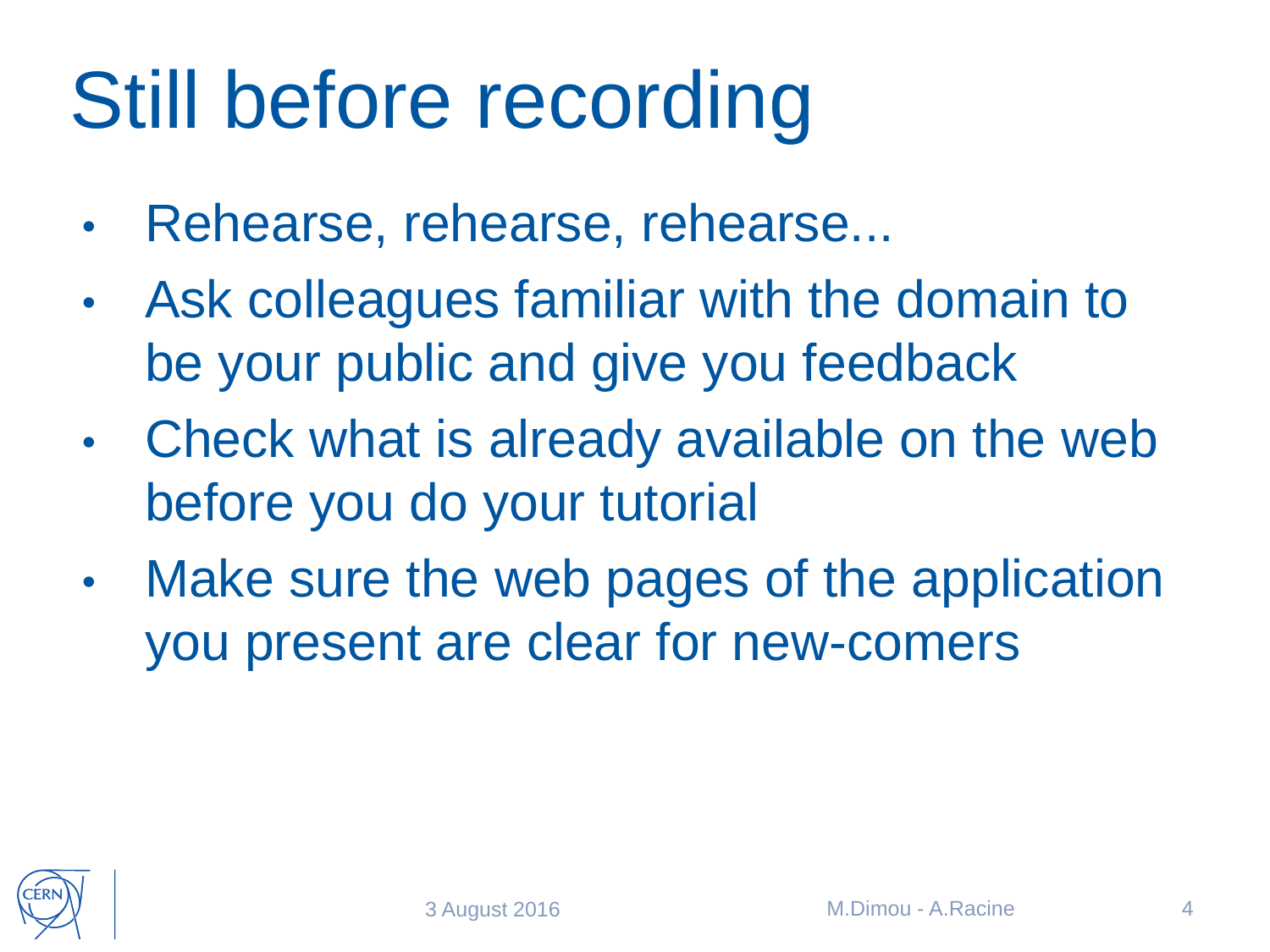# Recording – general rules

- Measure the time
	- Short online tutorials should not exceed 5'
	- Dropping from 8' to 4' requires **many** rehearsals
- Use a teleprompter, so your speech is fluent
- Make sure the web site (or tab, application, etc...) you present is on the screen when you mention it

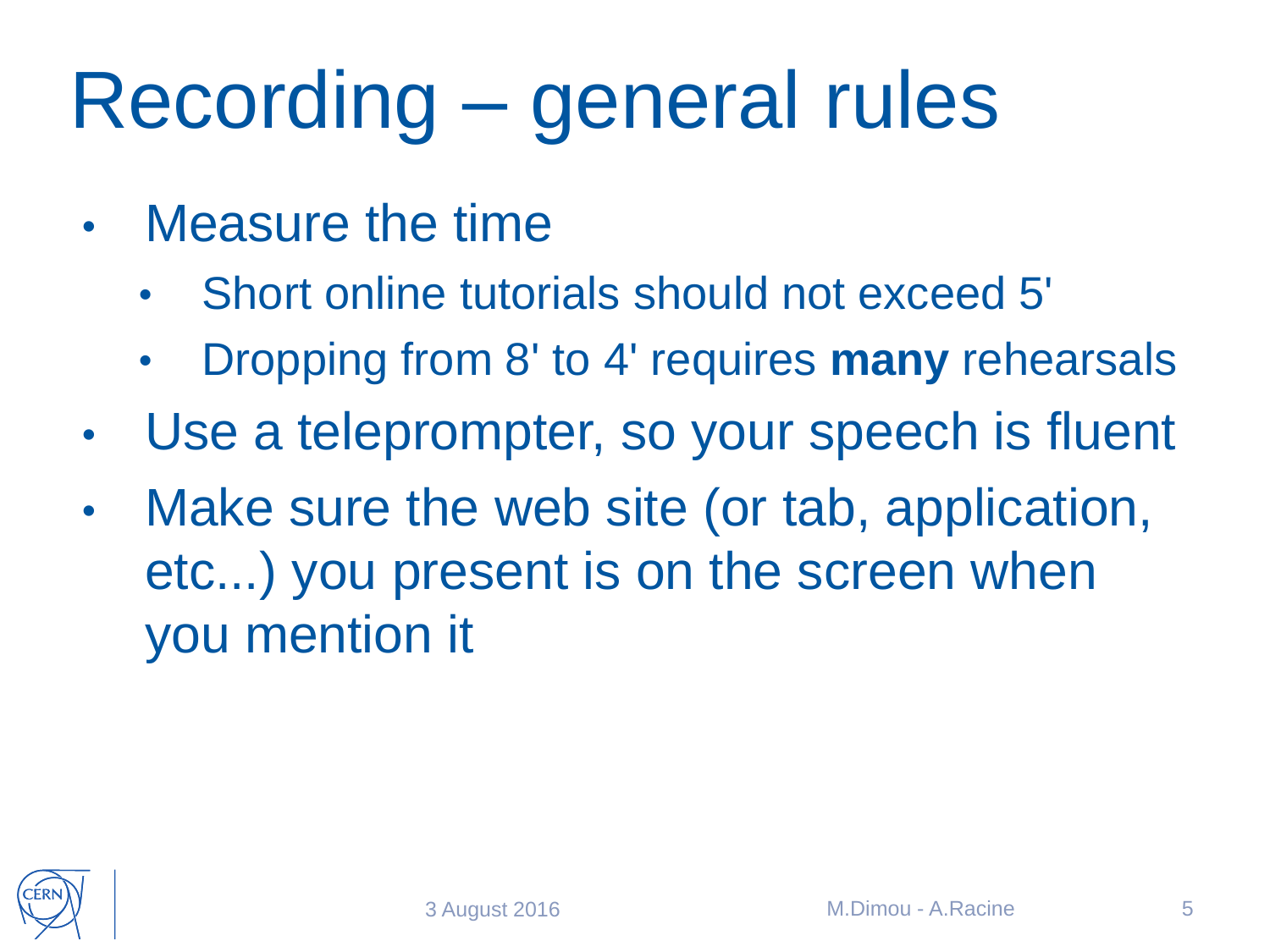### Recording - technicalities

- Check the "neutrality" of your environment:
	- Sound turned off (no email notifications)
	- Desktop icons hidden
	- Language relevant to your audience
	- Skype and other such applications quitted
	- Advertising blocked
- Select the 16\*9 landscape format for the slides' dimension and point at the area you are describing on each slide.

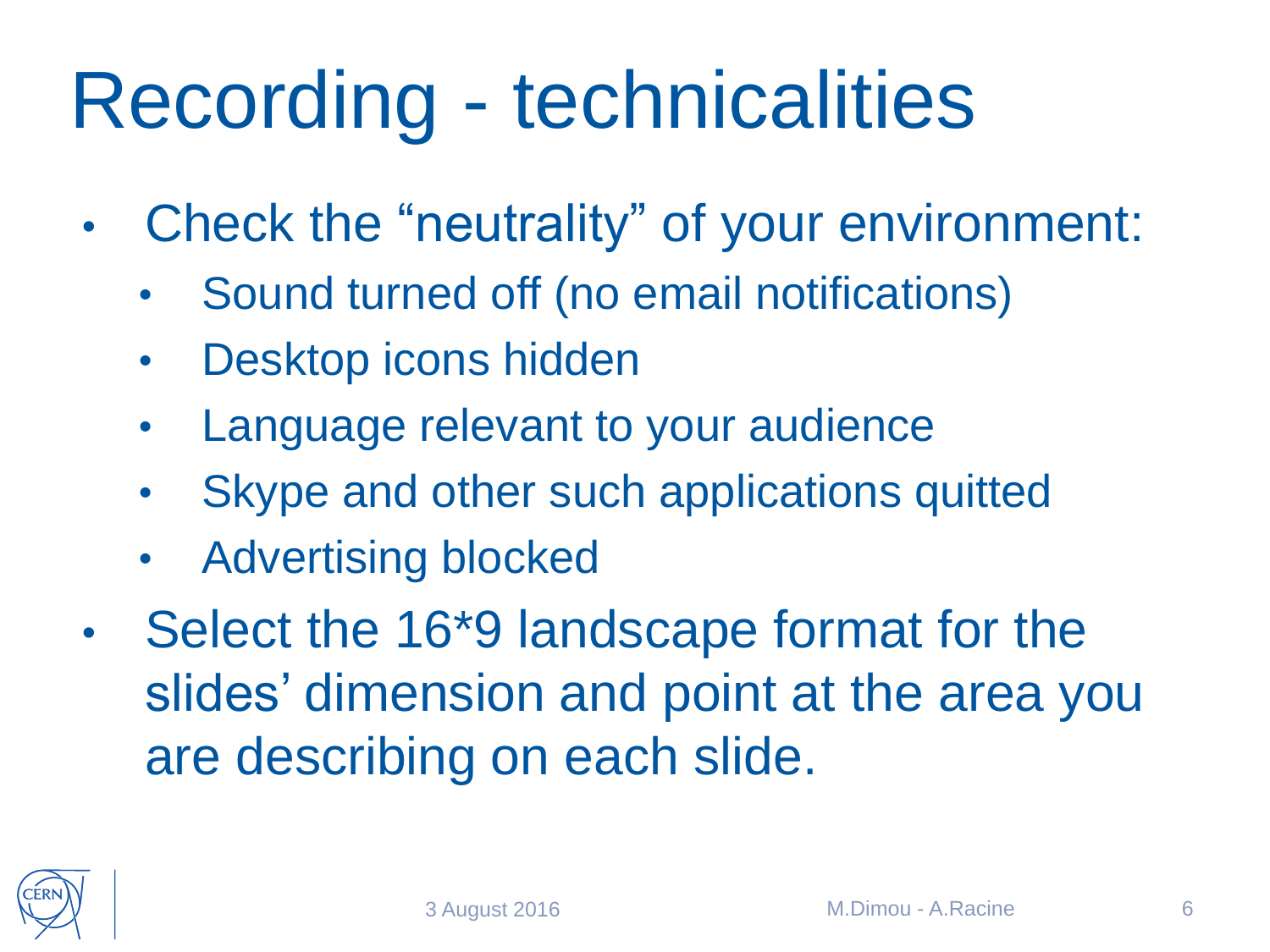#### Recording - consistency

- Check that what you show matches what you promote, e.g. open source vs proprietary applications
- Comply to computing security rules
- Show no personal email addresses, logins, passwords etc... Make special ones for the tutorial.
- Use a logo for a visual identity. E.g. for CERN see the first slide of this presentation.

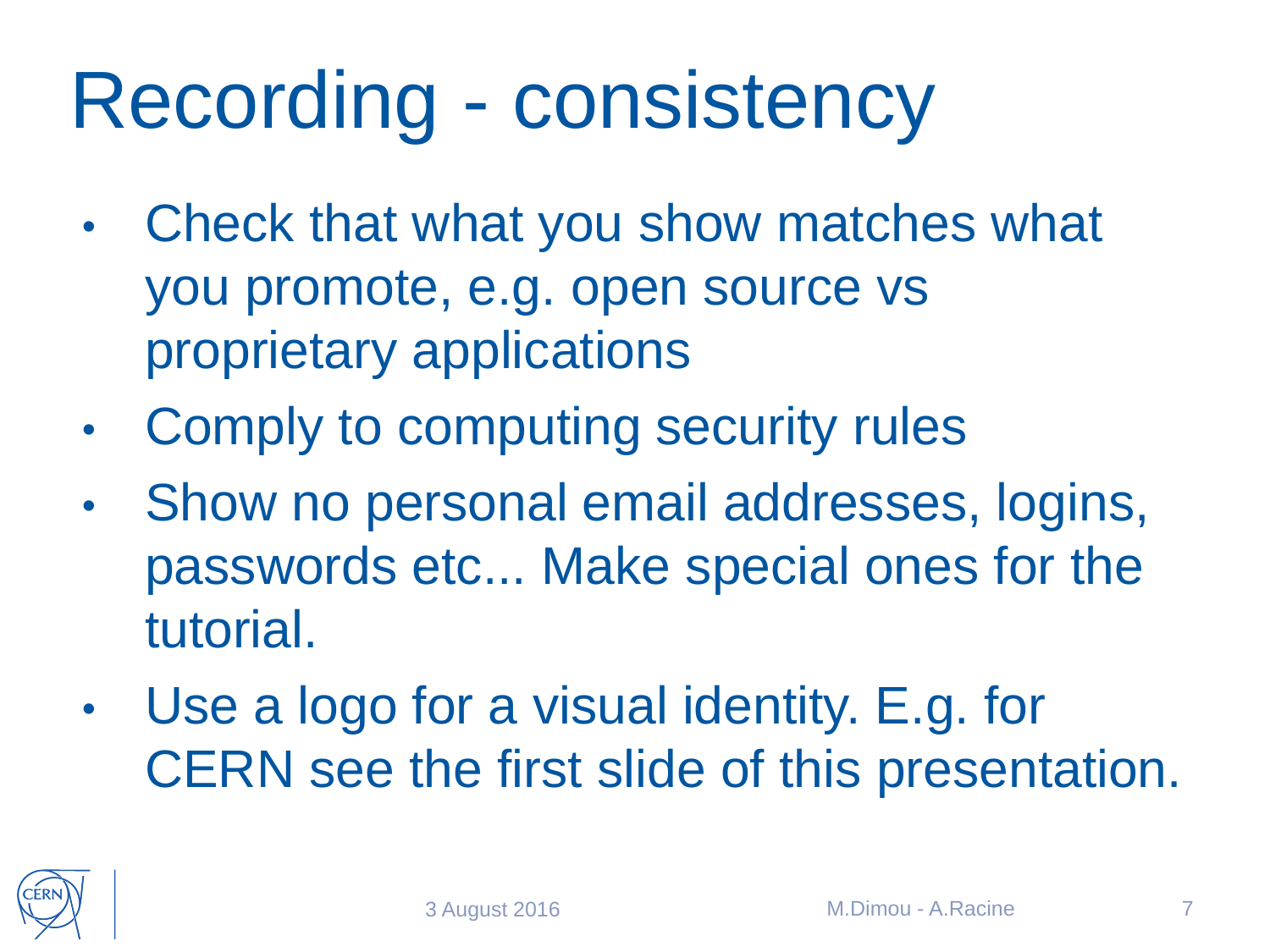### Recording – in the process

- Starting web page should be the homepage of the application you present – or a corporate one
- If you record in a busy environment, write "Do NOT disturb" on the door to avoid people making noise during your best try
- Use a normal chair to minimise body movements & keep hands visible
- Make sure no commercial products' labels will get in your video, i.e. refreshment brands etc…

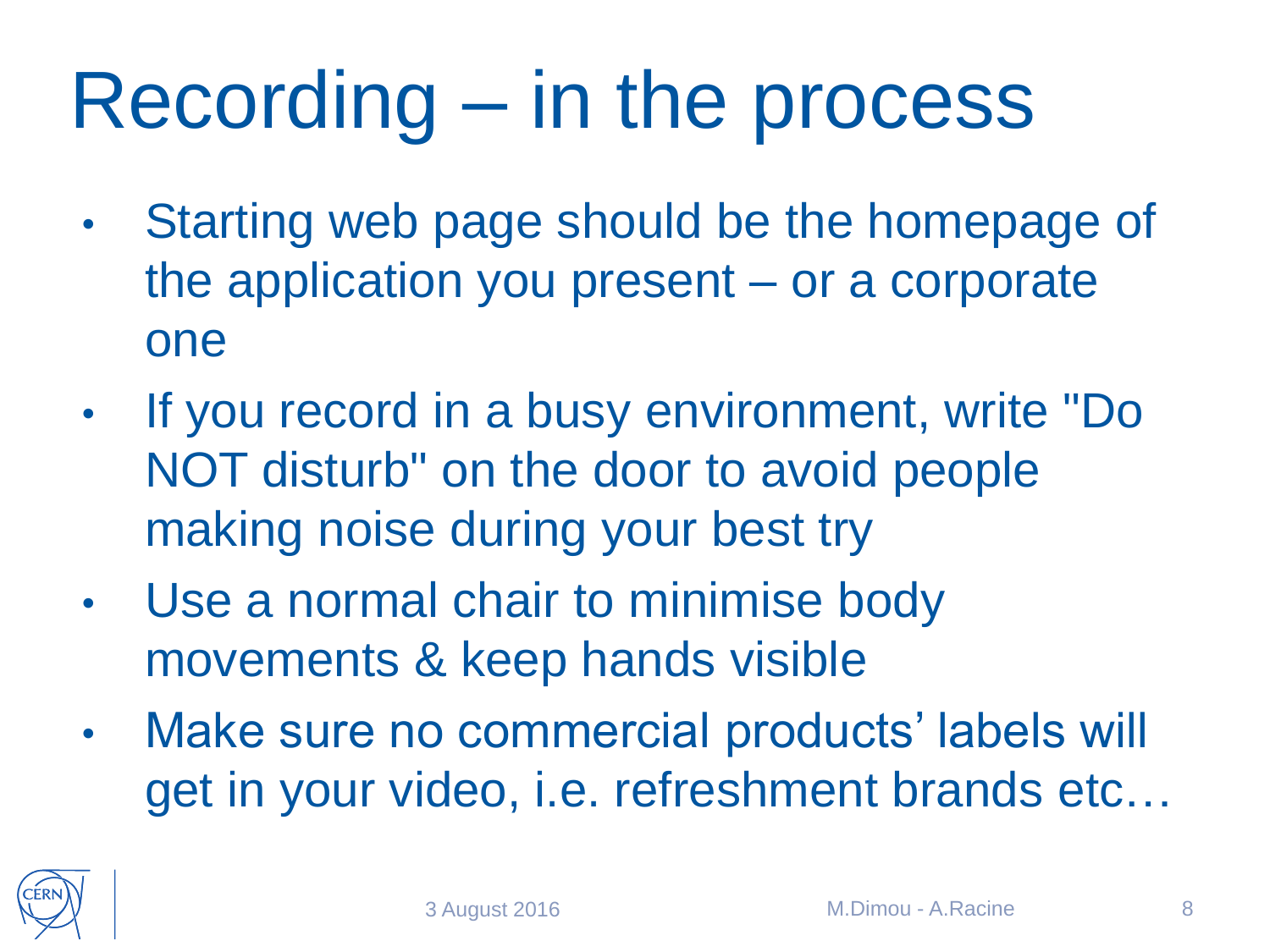## Recording – Technical rules

- Avoid typing commands 'live'. Rather make slides, screenshots or web page tabs with the commands on. This will save time and avoid stress for you and the viewers
- Explain what happens if the package you are describing is already installed and you skip a step of the real process in the tutorial
- Say: "**READ**" the terms of use before agreeing for the license agreements, to set the example.

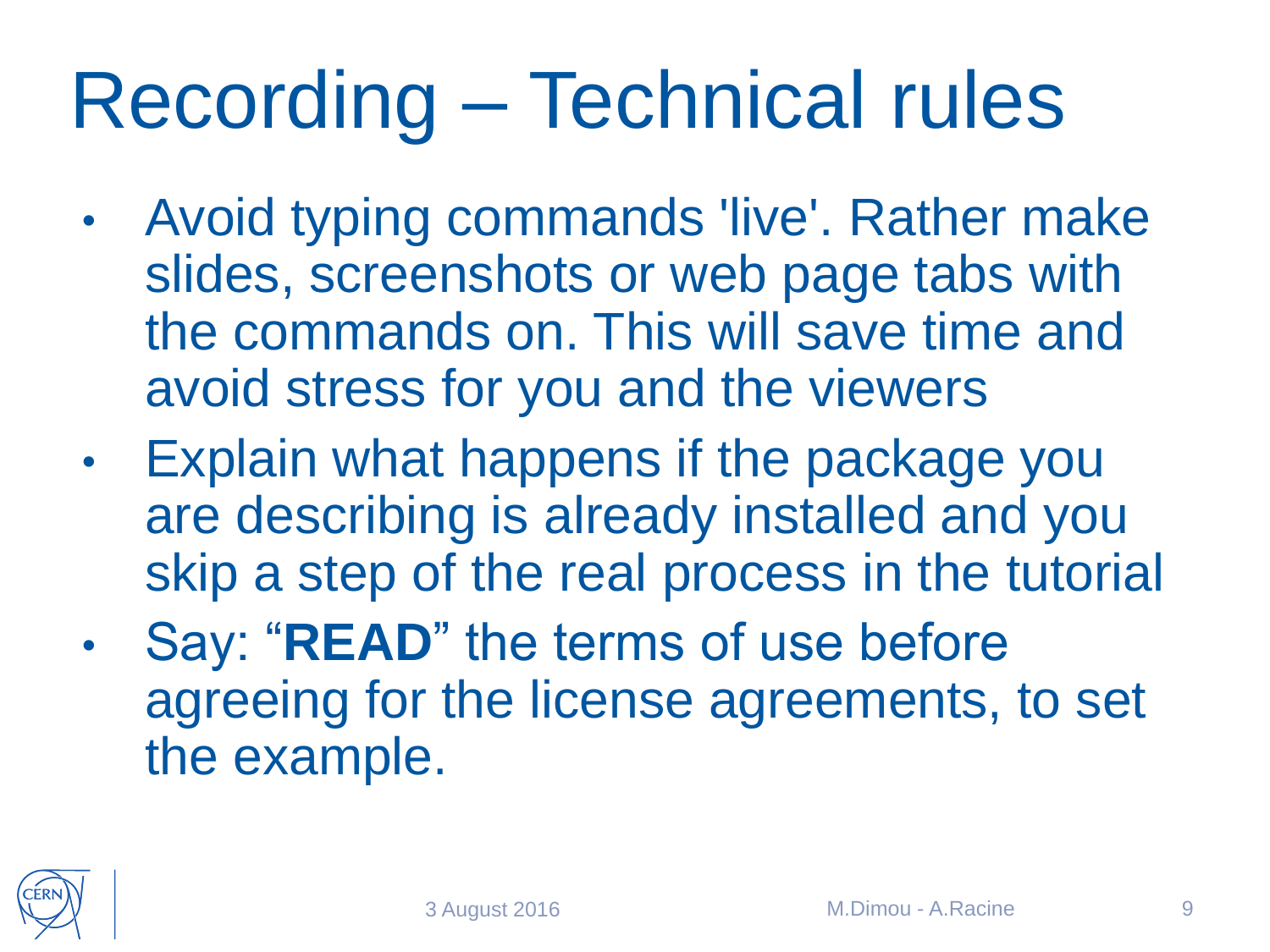## Recording – be user friendly

- When encouraging users to contact you, show them where is the link for them to write
- When skipping installation details say if it is standard installation process & provide another edited (e.g. accelerated) video to show the installation process
- To avoid copyright issues with video file formats in some browsers, make multiple versions of the same video available.

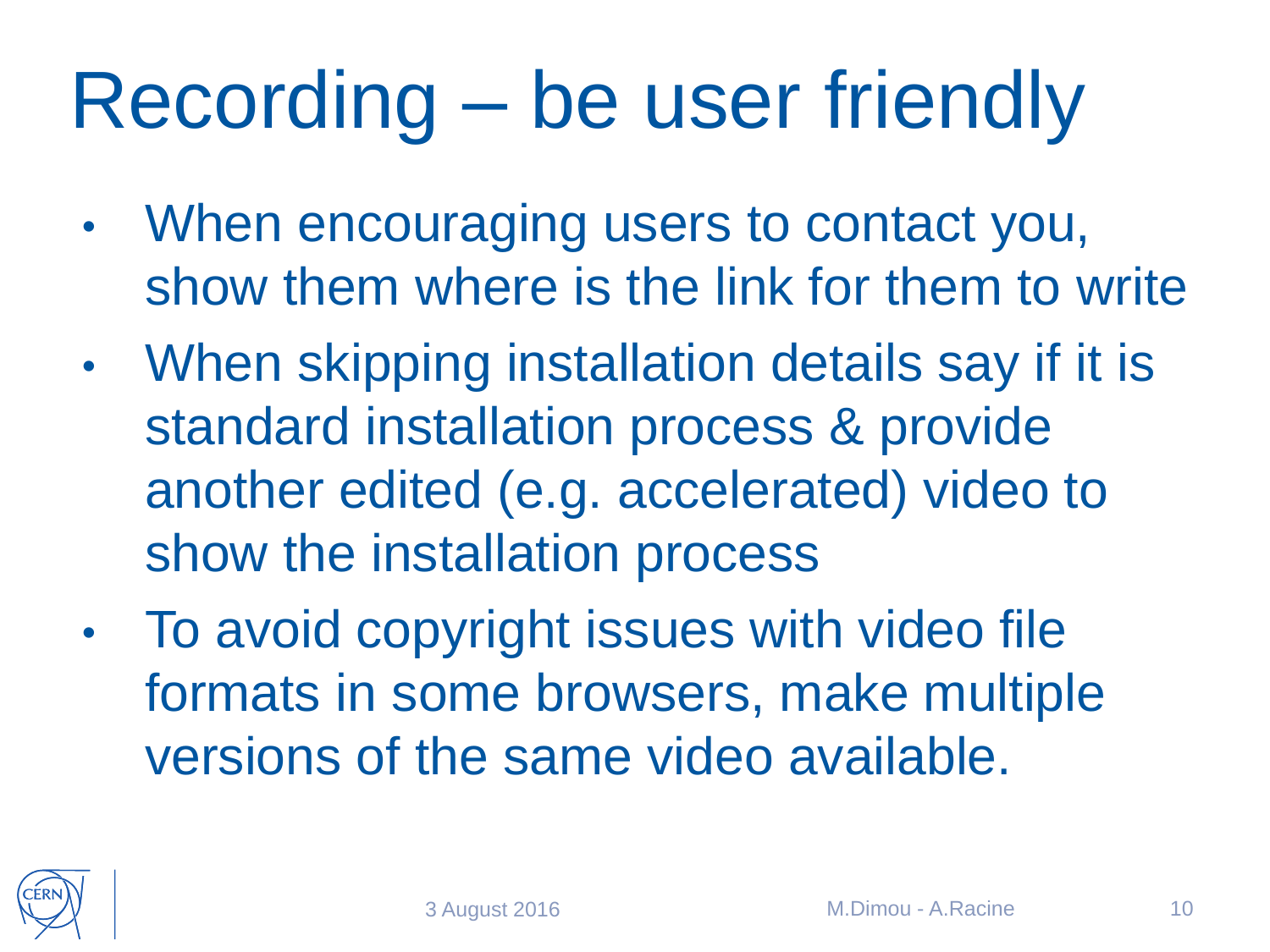#### Last but not least…

- Smile while speaking
- Live, act and record like you could not fail at all! (adapted from a text by Casey Neistat)

Thank you!